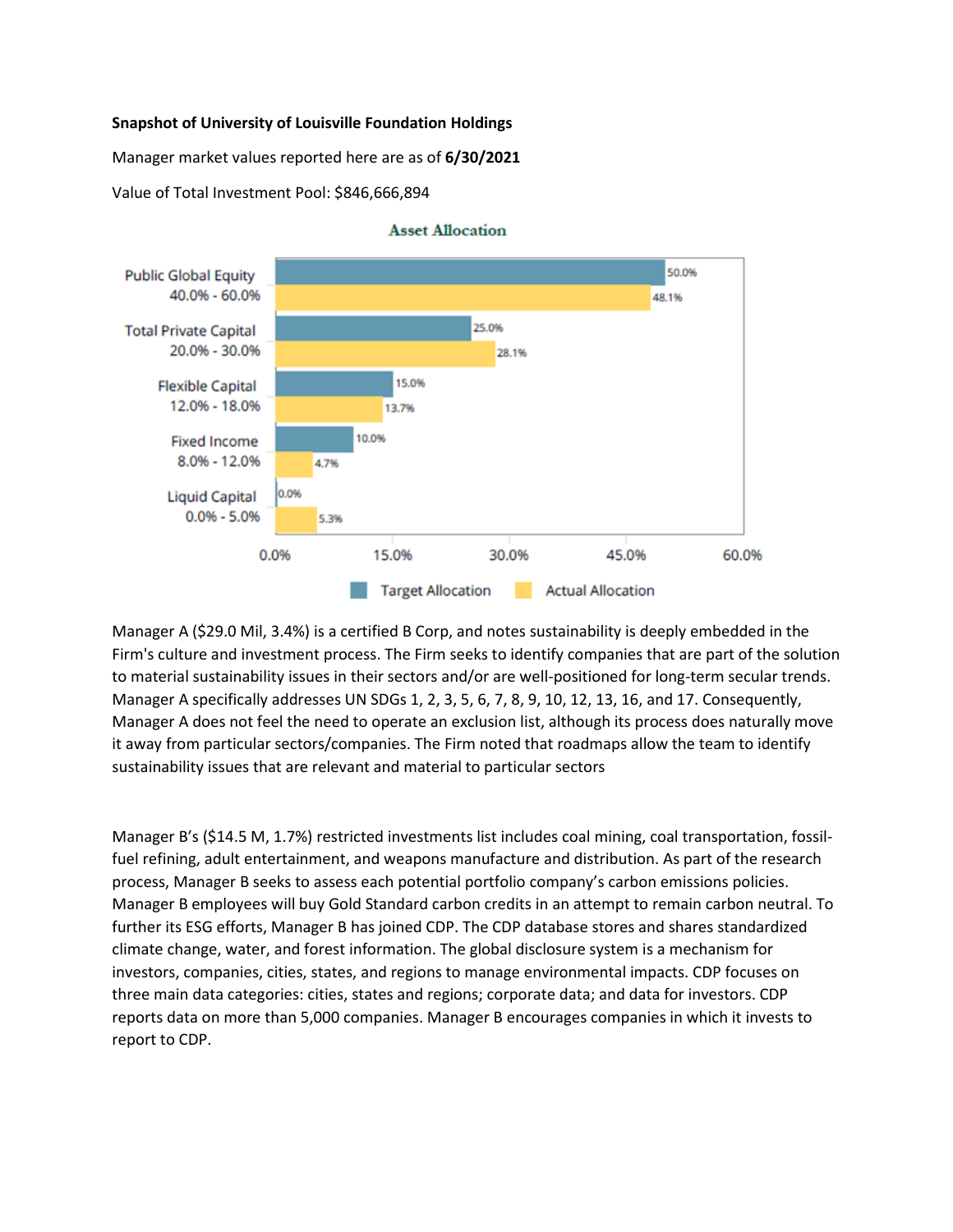Manager C (\$16.2M, 1.9%) has large positions in select global technology companies that score high in ESG ratings and have exemplary corporate sustainability practices. Manager C strives to identify and capitalize on major technology trends, seeking to buy shares in companies entering big new markets with strong earnings growth and engaged, focused leadership. Corporate leadership and governance are described as key components to their investment thesis. Manager C states that it actively meets with management and tracks their actions in an effort to ensure interest alignment. In addition, Manager C indicates that it performs extensive due diligence on management teams and boards of portfolio companies, in advance of investment and on an ongoing basis. Manager C seeks to short companies that it believes have poor governance structures.

Manager D (\$41.9 MIL, 4.9%) subscribes to Sustainalytics, which provides ESG and reputational research. The ESG ratings are included and used as an informative source within the Firm's initial stock screening results. In addition to being part of the initial screen, analysts use this resource to bolster their independent analysis of ESG-related issues. Companies falling within the Sustainalytics' Category 5 ("severe" negative ESG impact) are subject to additional scrutiny before consideration for addition to the portfolio. The Firm largely focuses on more qualitative research in seeking to fully capture the longterm sustainability of a company. The lead Portfolio Manager is aware of the corporate sustainability challenges and their impact on a company's valuation, particularly in emerging markets. The Firm reported that he purposefully hired analysts with prior experience in investigative journalism to vet aspects of a company that are often Managed by classic Wall Street research. The team of nontraditional analysts perform in-depth, discovery-based interviews with a wide range of sources– including academics, regulators, former employees, and customers of target companies.

Manager E (\$12.3 Mil, 1.5%) has developed and regularly updates an ESG Policy that it applies in connection with its investment activities. The policy is applied to investments across the global markets, and individual investment opportunities will require varying levels of review and customized processes depending upon the investment, the status of the markets, and the participants involved. Risks, including environmental risks, are assessed during initial due diligence and over the life of the investment where applicable. If a material risk is identified, it is factored into the Firm's underwriting and considered as part of Manager E's value creation plan. To promote sustainability, the Firm indicated it maintains a recycling/hazardous waste program and has a Green building certification. Manager E noted it recently engaged ACA Compliance Group to bring additional third-party perspective and rigor to its ESG framework. The Firm intends to become a signatory to the UN PRI as of January 1, 2022. At the strategy level, the Firm reports there are not many instances in which Manager E has significant control or influence on a company's management of ESG factors.

Manager F (\$5.0 million Commitment) engaged PricewaterhouseCoopers in 2019 to assist in implementing an ESG program, including awareness training, identification of key sustainable development goals for the Funds' portfolio companies, and processes and procedures to gather data to facilitate benchmarking and reporting. In 2020, the team gathered ESG metrics from the portfolio companies and published that information in the Firm's inaugural Environmental, Social and Governance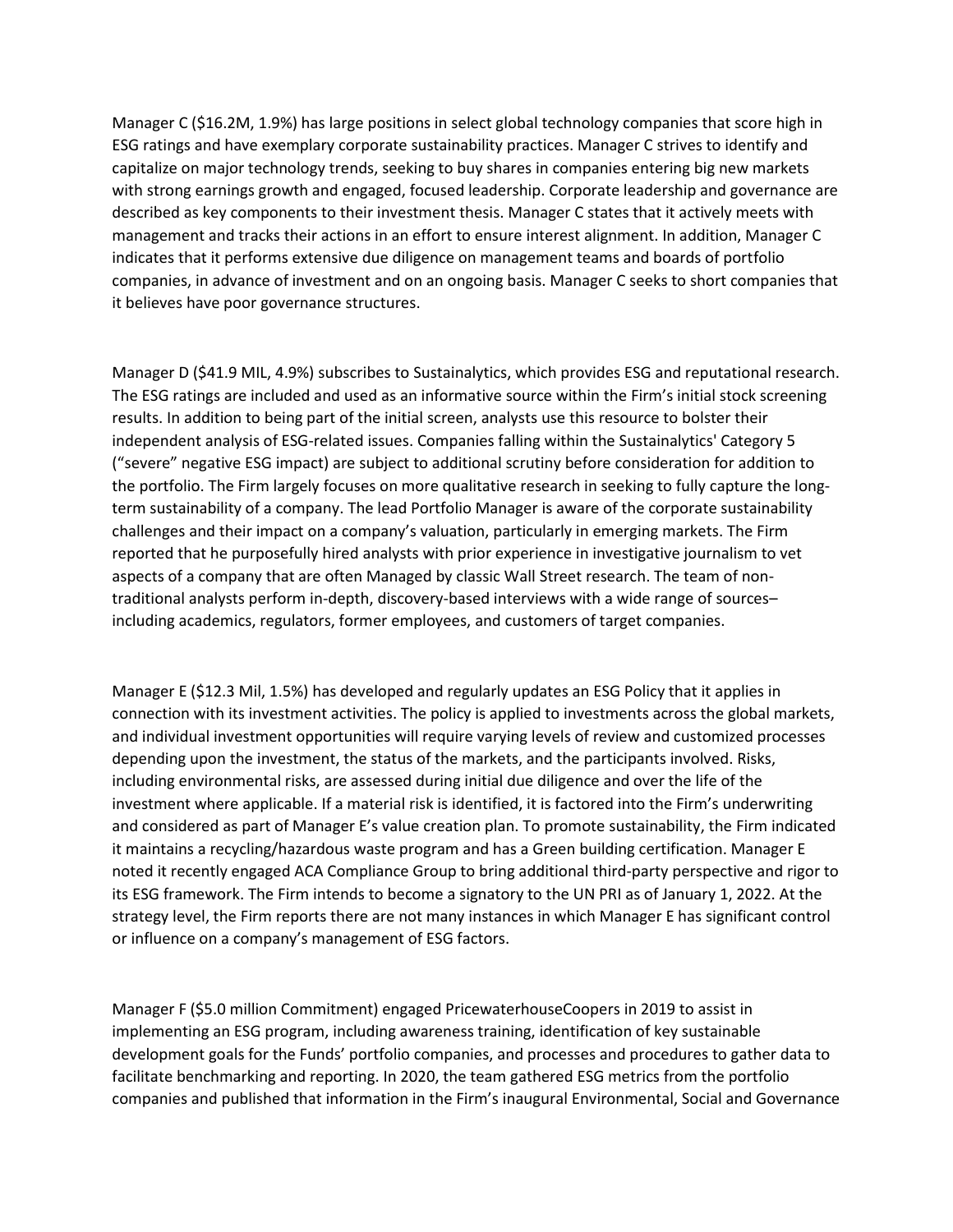Report in the second quarter of 2021. The Firm indicated that the formalization of ESG processes is ongoing as the team refines and further develops the program. The Firm noted that if a material ESG matter is uncovered during due diligence that can be corrected prior to closing, certain actions may be agreed upon by the parties prior to the announcement of a deal. At the strategy level, the Firm reports that it addresses UN SDGs 4, 8, 9, 10, and 11.

Manager G (\$3.6 million commitment) is a Certified B Corporation, which demonstrates the commitment that the Firm has to ESG stewardship. Manager G's responsible ownership and people-first investment strategy seeks to address all 17 UN SDGs. As part of the Firm's ESG policy, Manager G notes it commits to completing ESG due diligence prior to acquiring a company and monitors identified ESG factors at the portfolio company post-acquisition. Manager G indicated it conducts ESG due diligence for each new platform and add-on investment where fund equity is required. ESG risks and opportunities identified during due diligence are reviewed with the Investment Committee prior to signing a purchase agreement, according to the Firm. Manager G provides recommendations based on its findings for portfolio companies to implement, which it believes will assist the companies to grow and generate value as well as positive social and environmental impact. Manager G reports it performs annual monitoring of the portfolio companies to track progress and implementation of recommendations.

Manager H (\$25.8 million, 3.0%) reports that as a long-term investor, it is concerned with the sustainability of the business models for its holdings. The Firm strives to own companies that it deems are good stewards of capital, which it believes naturally incorporates the environmental and social viability of business models as a means of protecting shareholder value. Manager H indicated that it has a Sustainability Committee with a mission of identifying and assessing potential opportunities for enhancing the Firm's environmental, social, and governance practices and initiatives for sustainability as well as developing and promoting policies and programs relating to diversity and inclusion. Although the Firm has not formalized a written sustainability commitment, it indicated it does value responsible stewardship of resources and believes it has demonstrated this commitment in various ways. Examples include composting, recycling, and operating out of a LEED-certified building. The Sustainability Committee is also reportedly exploring other environmental initiatives, including potentially offsetting the carbon emissions generated by business-related travel.

Manager I (\$53.5M, 6.3%): Manager I indicated that ESG issues are an integrated part of its investment process, though they are not listed as specific exclusion factors and/or form part of Manager I's investment guidelines. The Firm advised it actively monitors/works to reduce energy and water consumption and maintains a recycling/hazardous waste disposal program. The Firm also calculates its environmental footprint and that of underlying investments. Manager I reports it has not agreed to become a signatory to the UN PRI or other similar items because they would increase "internal monitoring and administration that must be completed by the Firm," thus they "distract from investment returns." At the strategy level, Manager I noted it considers climate change and other ESGrelated issues as additional factors in fundamental analysis.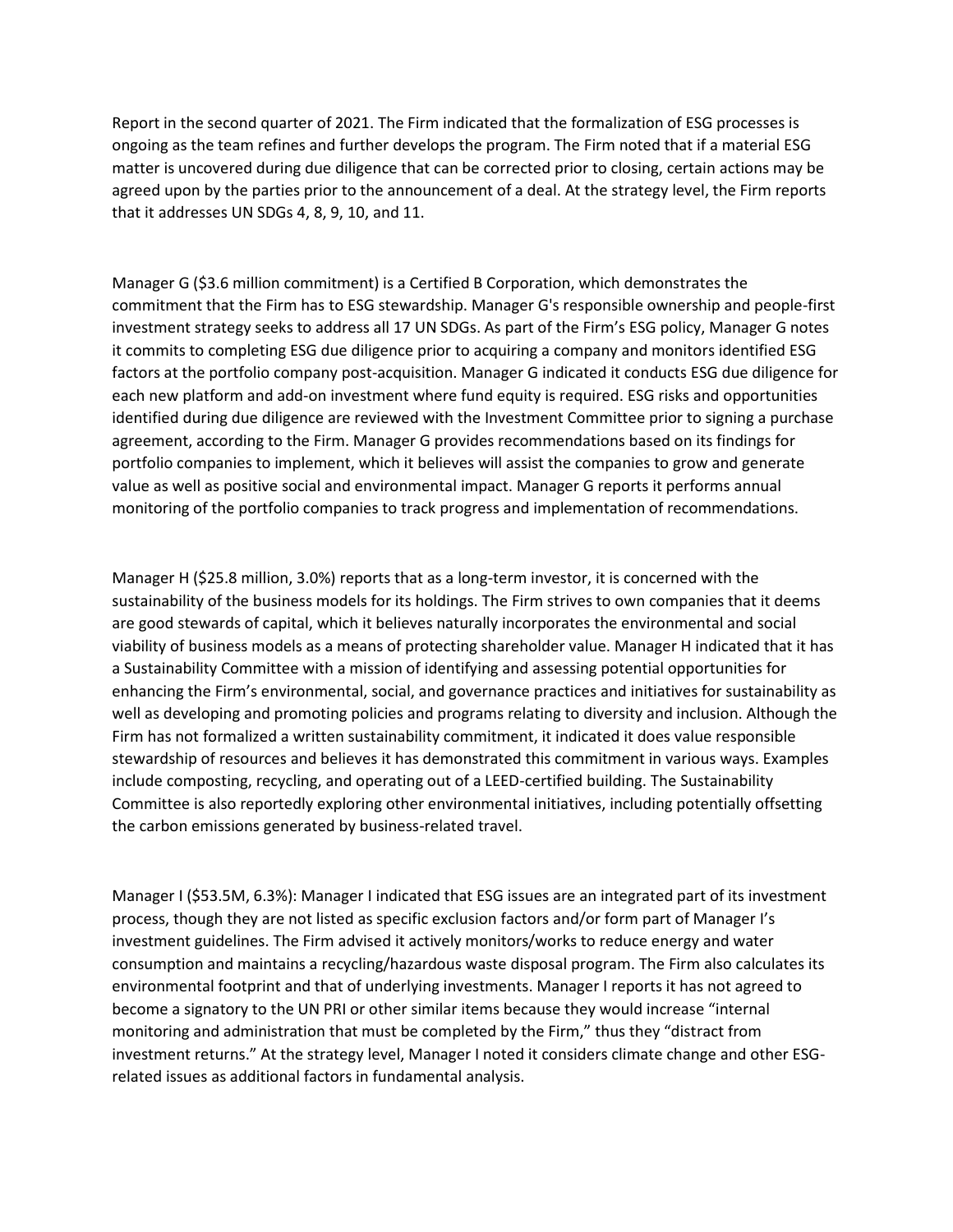Manager J (\$12.4M, 1.5%): Manager J is a signatory to the UN PRI, as well as the TCFD, International Corporate Governance Network, Japan Stewardship Code, and Asian Corporate Governance Association. In terms of ESG in the workplace, Manager J shared that it sustainably sources company products/services, maintains a recycling/hazardous waste disposal program, calculates/works to offset the carbon footprint of the Firm and underlying investments. Manager J underscored its commitment to ESG issues across the organization, the community, and around the world. It asserts that it supports best-in-class ESG practices within the organization through a number of policies and activities grouped into the following commitment categories: 1) corporate advocacy, 2) diversity and social change, 3) environment, and 4) governance. At the strategy level, Manager J notes that ESG matters are considered as an additional factor in fundamental analysis and a potential source of alpha generation. Environmental risks and other ESG factors are integrated into research and the decision-making process. The Firm reports it favors and formally engages underlying investments with strong governance, and the investment team actively engages underlying investments in an effort to enhance company-wide, environmentally friendly practices. Manager J engages in proxy voting and reports that 97.22% of proxy votes in 2020 factored in ESG considerations. The strategy addresses 13 UN SDGs. Manager J reports that the team integrates ESG into the investment process to help mitigate risk, and the team also views it as a theme to identify new investment opportunities. Before becoming part of the portfolio, Manager J advises it utilizes a proprietary Risk Management Checklist, which focuses on many different aspects of corporate governance. After becoming part of the portfolio, third-party ratings are used to compare portfolio companies to others in the market. Examples include ISS governance scores and MSCI's ESG data. After comparing its portfolio companies to best-in-class global peers and monitoring third-party sustainability reports and ESG scores, Manager J may encourage the companies to adopt new policies or improve disclosure on existing policies.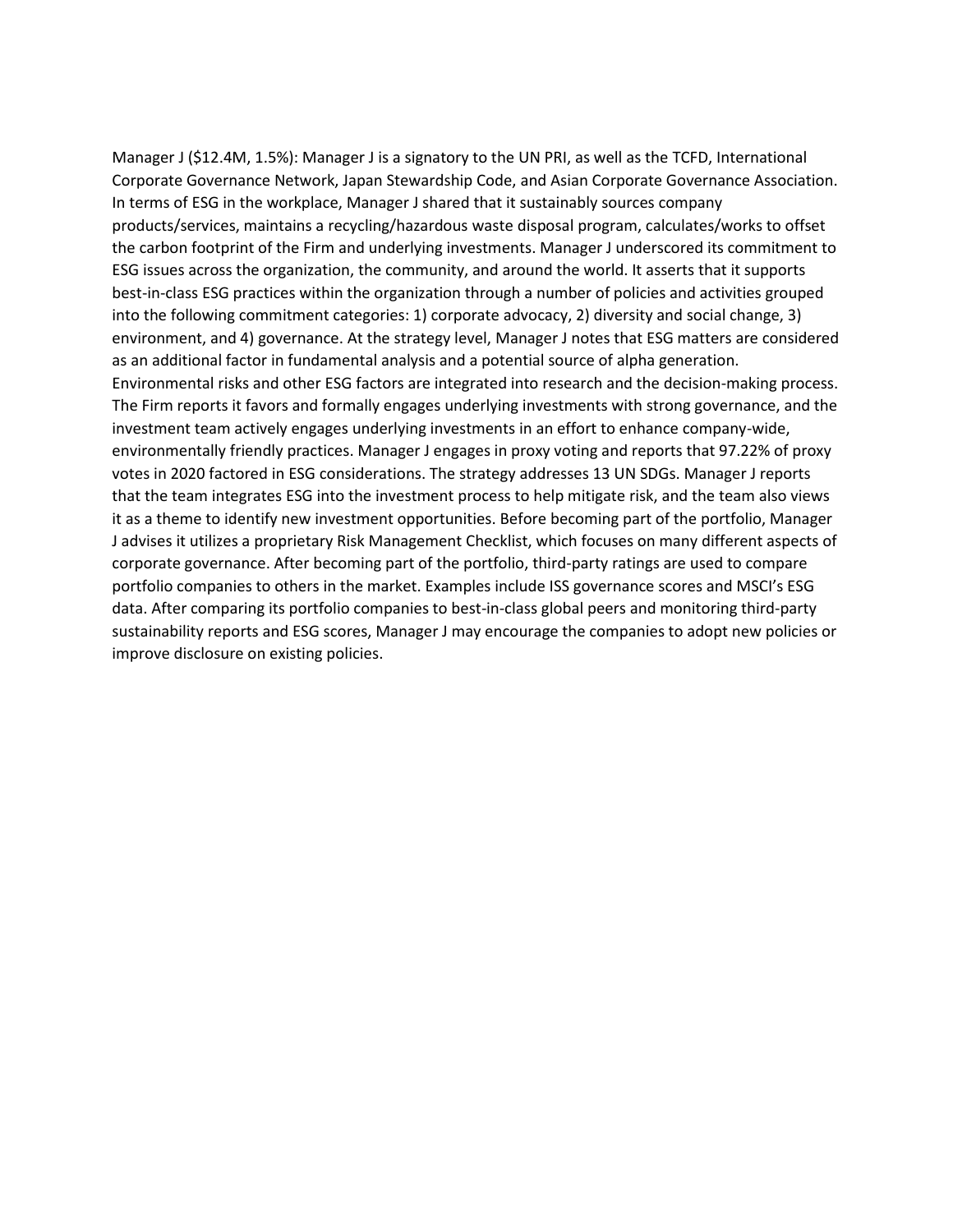## Equity Portfolio Comparison





Equity Portfolio Comparison